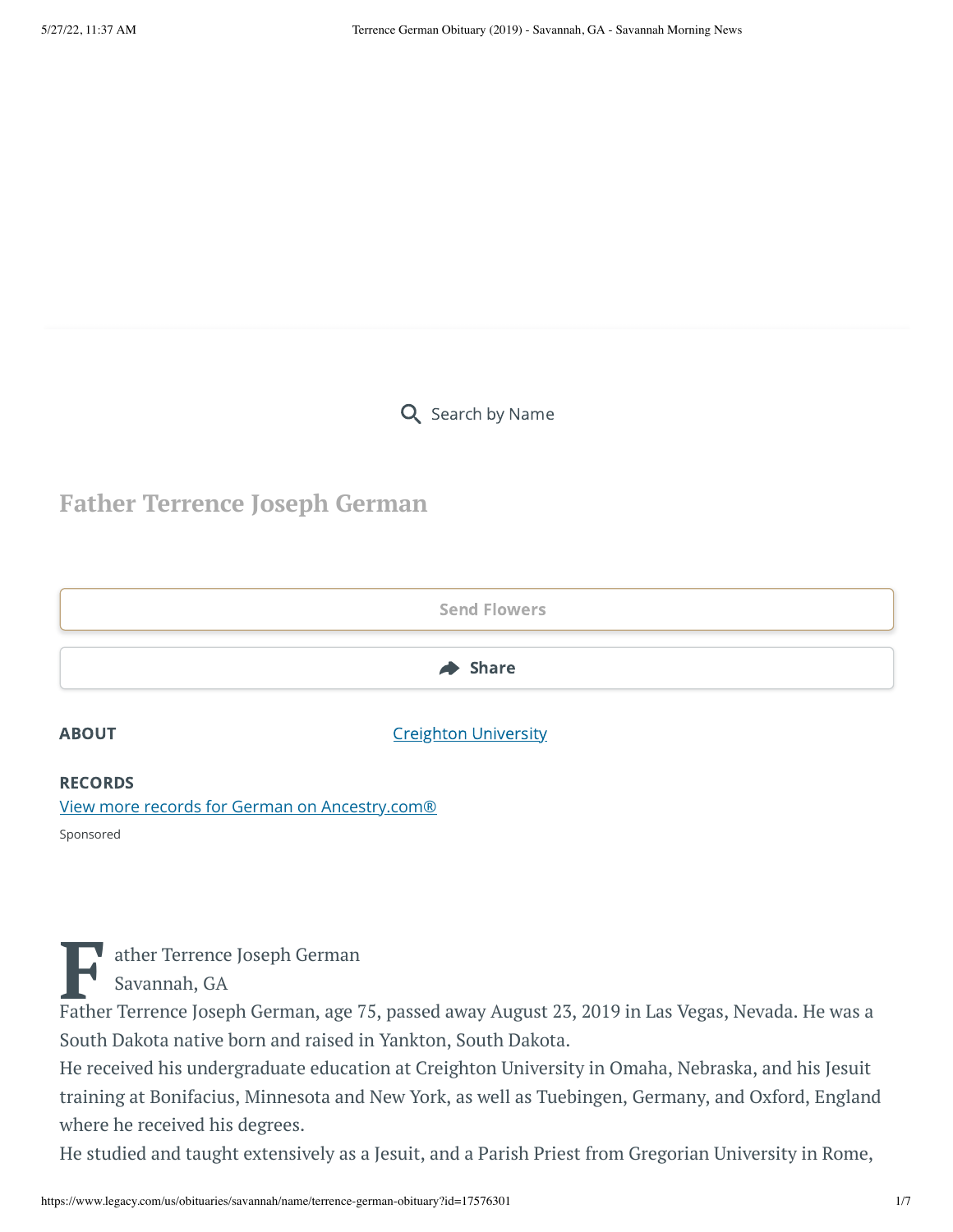Italy to Savannah, Georgia. He was retired.

He was preceded in death by his sister, Norma Doyle and survived by his brothers Thomas German MD of Savannah, GA, and Daniel German retired professor of Political Science in Boone, NC. Terry brought Christianity to all he touched.

A memorial service will be held 11:00 AM, Wednesday, October 2, 2019 at Compassion Christian Church on Old Montgomery Road.

Savannah Morning News

September 29, 2019

Please sign our Obituary Guestbook at

[savannahnow.com/obituaries](http://savannahnow.com/obituaries)

Published by Savannah Morning News from Sep. 27 to Sep. 29, 2019.



To plant trees in memory, please visit the **[Sympathy](https://sympathy.legacy.com/en-us/funeral-flowers/productdetails/?type=obituary&p=194015690&pn=terrence-german&affiliateId=1043&v=01&sku=tre-tim&pm=322) Store**.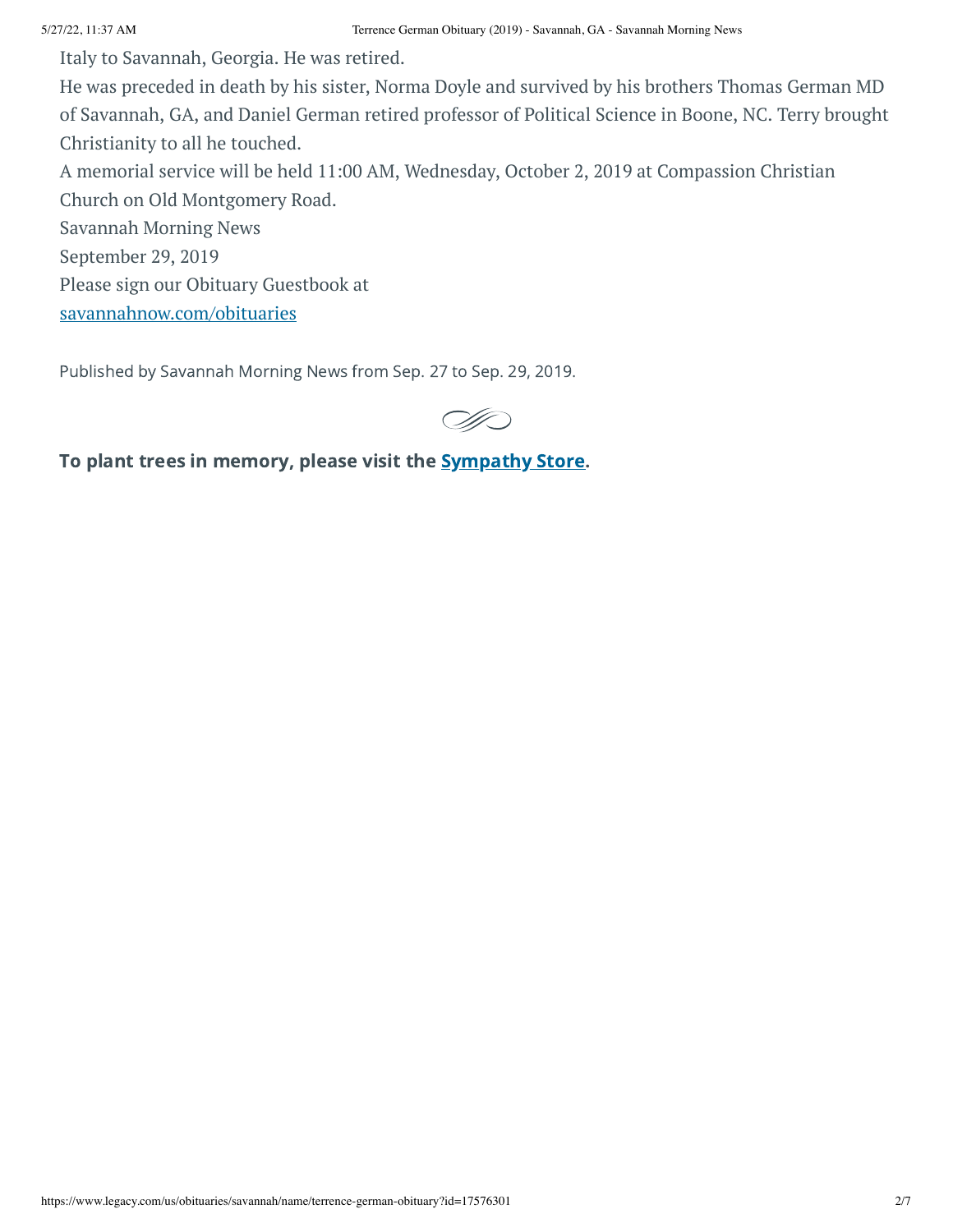## MEMORIAL EVENTS



## MAKE A DONATION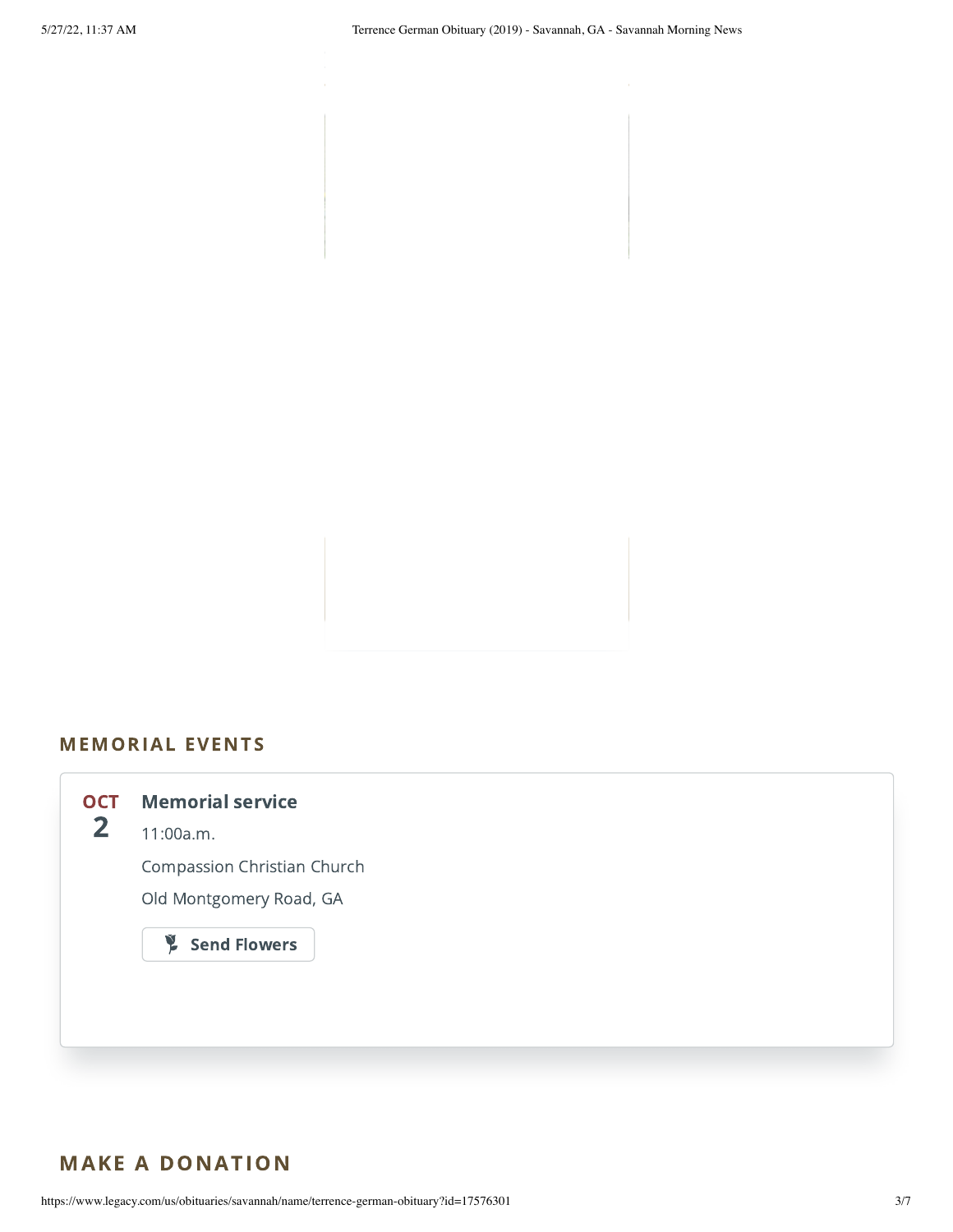<span id="page-3-0"></span>Search for a nonprofit organization [Request](https://www.pledge.to/support/organizations/new) for i This obituary either did not contain a donation request o family. Please search our nonprofit database and donate consider a donation to one of the organizations listed bel American Society for the Prevention of Cruelty to Animals (ASPCA) New York, NY, USA

# MEMORIES & CONDOLENCES

Sponsored by SavannahNow.com.

| Add a Message |  |
|---------------|--|
| From          |  |
| Your Name     |  |

Choose [another](#page-3-0) no